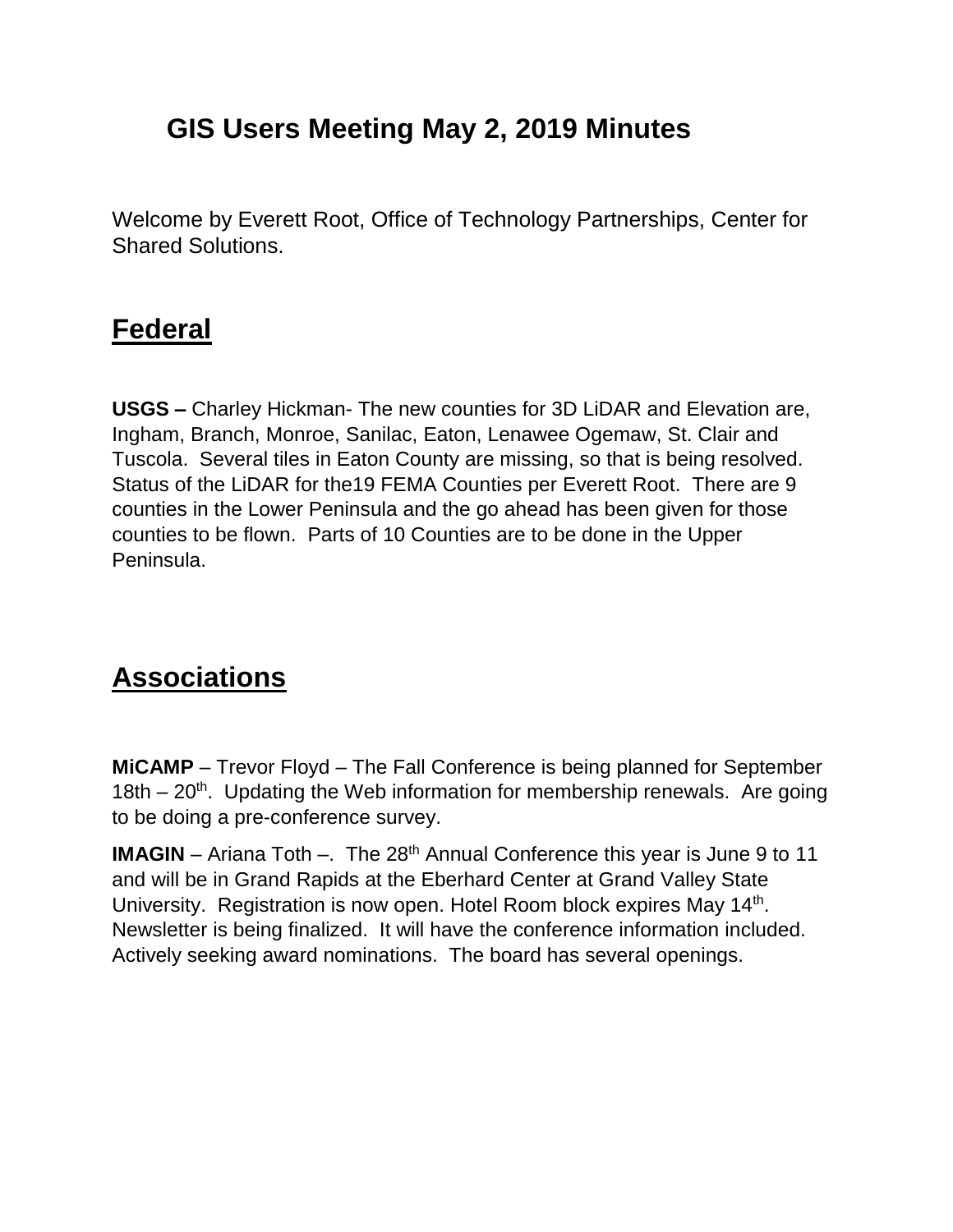## **State**

**CSS –** Mark Holmes – State Agencies entered into a 3-year Enterprise agreement with ESRI. Have a master purchase agreement and Locals can purchase thru that. Server environment work thru 10.6.1 upgrades and looking at 10.7.1. Update for MGF. In the final phase of testing with ESRI.

**DTMB BLMISI–** Ashley Tarver – Prepping for the 2020 Census using GIS software. Using GUPS Software instead of ArcGIS. Building Dashboards for the industry and releasing population projections for 2045.

**EGLE –** John Esch – Have a new name. Transitioning to ArcPro. Working on PFAS. Mapping wells. Working on the Well Logic database. This is a water well database that all scanned well files go into. Doing QAQC on well locations. Looking for address points and parcels to tie to wells.

**DNR –** Paige Gebhardt – Working on System Architecture redesign and getting ready to introduce Portal. Doing Story Maps.

**MDOT–** Brandon Lambrix – Doing work for the Governor's office on Gas Maps.

**MDOT–** Lisa Martin – MDOT Survey Section – Doing culvert collections. 3 Consultants have been selected to finish the State. Currently having some problems using the collector app.

**MDOT–** Meredith Nelson – MDOT Roads and Highways - Editing for version 20 road network. Map will be available for billboards

**MDOT–** Mike Belligan – Working on a new environmental clearance map. Providing that to consultants to get the information out to the contractors to complete their reviews.

**MLB - FTA –** Ryan McNeil – Parcel Repository has been very helpful. Enterprise License will allow other staff to work in GIS. Upgrading from 10.2 ArcGIS.

**CSS –** Everett Root – Continuing with the MiSAIL Imagery Program. 83% done with imagery flights. Problems w/snow, flooding, making the imagery more challenging to acquire.

**CSS –** Ulrika Zay – Assisting with Imagery for Parcels exchange with Everett. Alpena just signed an agreement.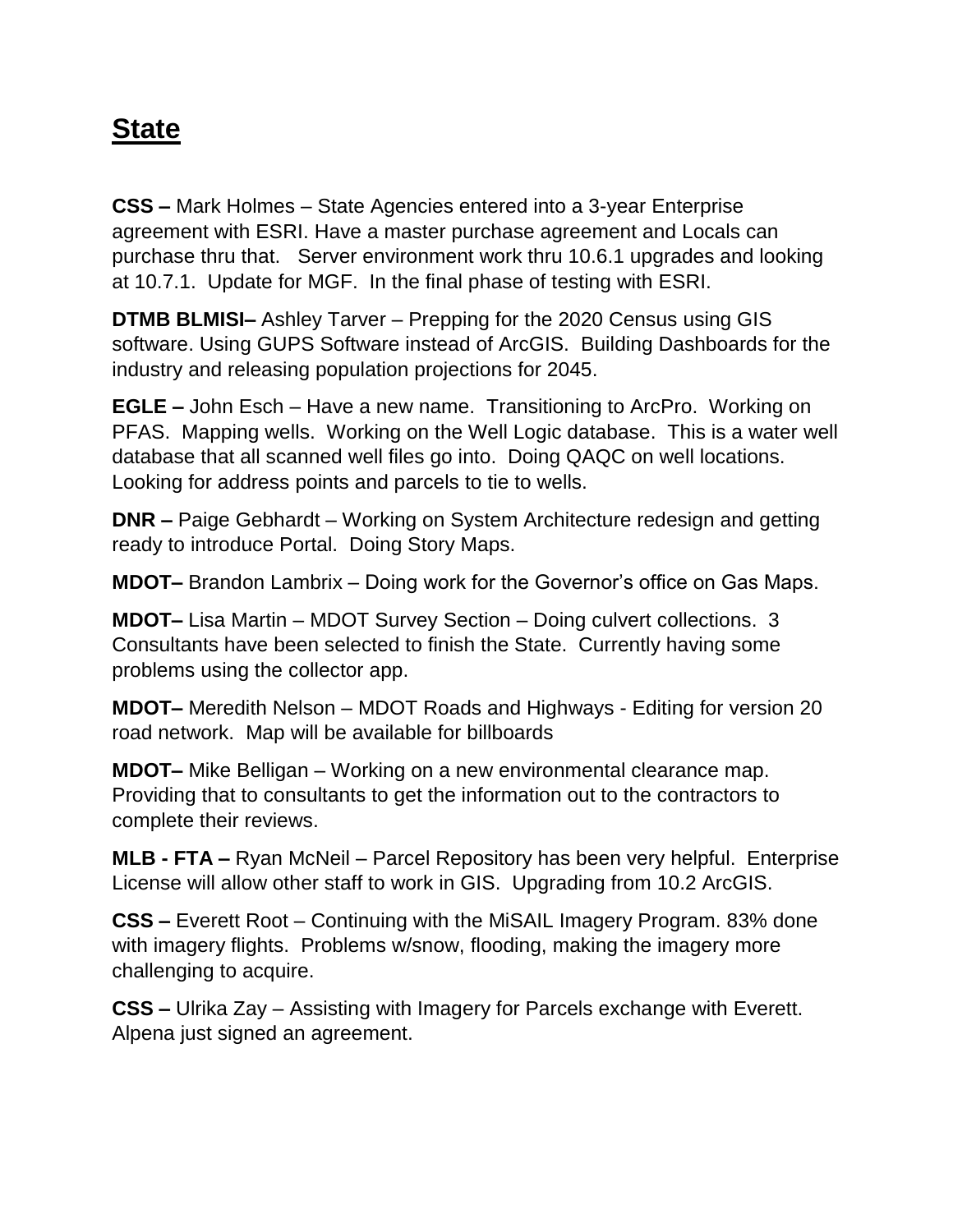## **Regional**

Laura Tschirhart – TCRPC – THE MTPA Conference will be in Lansing this year. Tri County will be hosting. Hiring a Planner and doing some restructuring. Went to the ESRI Midwest Conference. ESRI is doing lots of new interesting things.

Brian Mohr – SEMCOG- Interactive maps are out on the website. The new Community Explorer App will go live later today

Jessa Challa – REGIS – Planning on a West Michigan GIS Meeting in August or September and will have Jessica Moy as a speaker. Developing two interactive maps, Road Construction and PASER ratings for ArcGIS Online. Ongoing GIS support for 19 members. Working on upgrading from 10.2 to 10.6.

## **Local**

Paul McCord – Wayne County – 1 ½ year lapse in GIS in Wayne County. Upgrading to ESRI Enterprise 10.7. Working with the different departments inside the county to find out what the GIS needs are. Working with Everett on imagery.

Josh Green – Grand Traverse County – Stuck in 10.3.1. Working on getting upgrades. Getting all townships into the parcel fabric. Have 2 GIS people at Grand Traverse under Equalization. Working with departments to get GIS online.

Calix Martinez - Oakland County – Working with the Fire Department on getting ArcGIS online to share data. Upgrading to City Works 15.4.1.

Trevor Floyd – St. Clair County – Checking Parcel data. Hired a remote working analyst in Florida. Software seems stable at 10.6. ESRI will stop supporting SQL Server at 10.7. PASER staff is now rating trails. Bringing up LiDAR against building footprints to check.

Nathan Fazer - Midland County – ELA last month. More people working in ArcGIS Online. Mosquito Control has 15 iPad's in the field. Working in Pro everyday when it is working. Planning 2020 Imagery flight. Passed Drone test. Using the contour LiDAR data to do LOMA. Deploying more Arc GIS Online stuff but having problems, hoping to resolve issues with ESRI.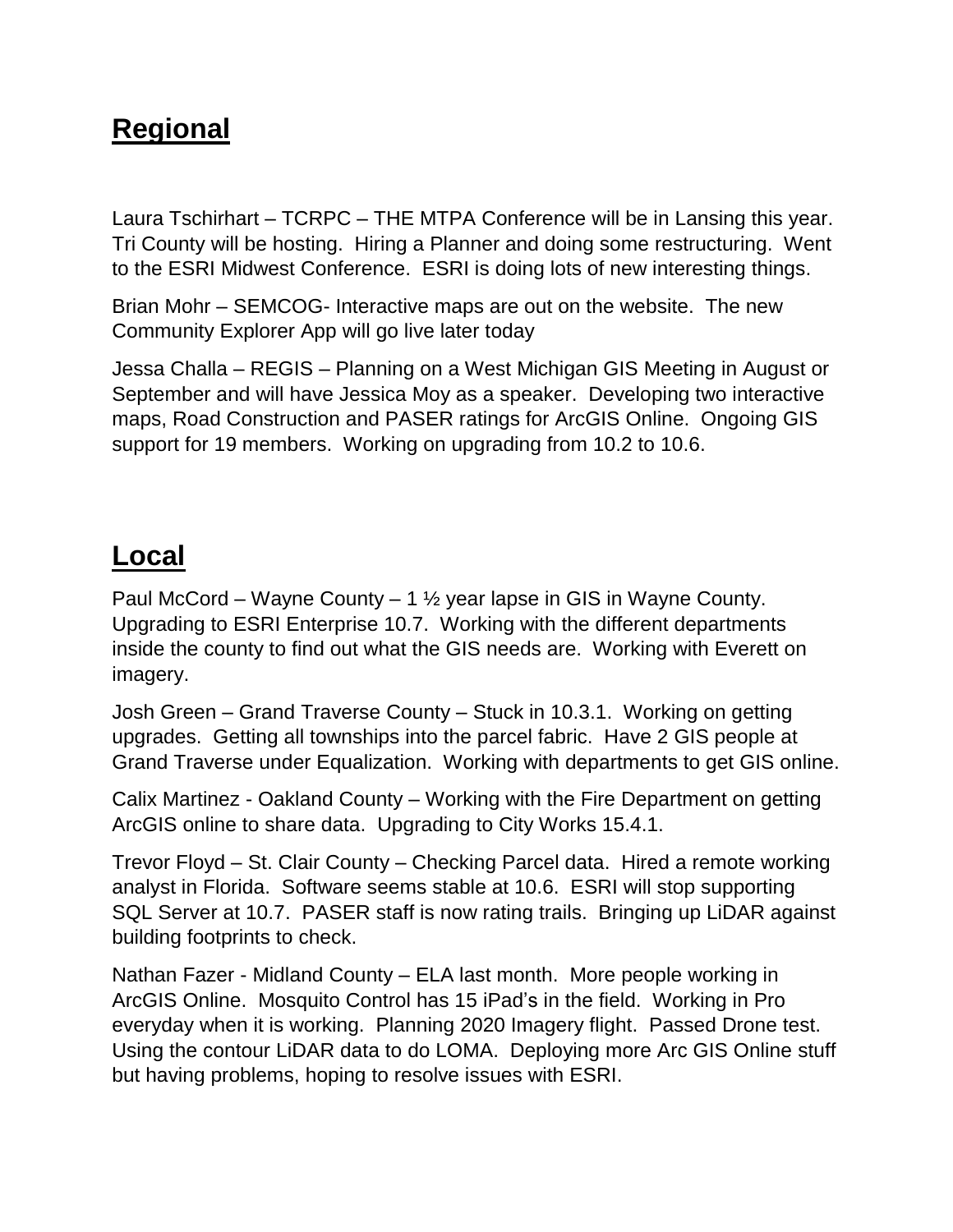Nicole Bowman – Auburn Hills – Cleaning up data with an asset management system provided by Oakland County. Doing analysis of storm water system.

Christian Carroll – DeWitt Township – Trying to upgrade ArcGis from 9.3 to something current. Have a Parcel Viewer on the website. Want to get Police and Fire involved. Have many hard copy maps and need to get staff to learn to use digital maps instead of paper.

## **Other**

.

Mike Cousins – OHM Advisors – Working with SEMCOG Regional Asset Management Program gathering utility information. Working with ESRI to develop work/play and custom tools. Doing SAW Grants and PFAS work, maps and viewers being created. Using Near Map Imagery.

Melissa Salich – FTC&H – Working on Asset Management Plans using Collector and Survey 123.

Tom Thomas – Consumers Energy – Enterprise Portal, updates are breaking applications. Mapping parcels. Looking to replace the Property Management System. Remote employees have laptops/ iPads that they are looking to replace with Surface Pro's.

Erin Bunting – RS&GIS/MSU- Doing Drone Training. 2 Day Training. Online course being offered for Part 107 Test Prep. Hired 4 people and will be offering 3 more positions. Doing parcel fabric work for Iosco County. Maps for the Wine Commission on wine/grape distribution. Working on an open source Parcel Viewer for Ingham County. Enviroweather MSU's Agriculture modeling and climate/weather website updates. Have Portal up and running.

Arianna Toth - Giffels Webster – Hired a new GIS employee. Having enterprise issues.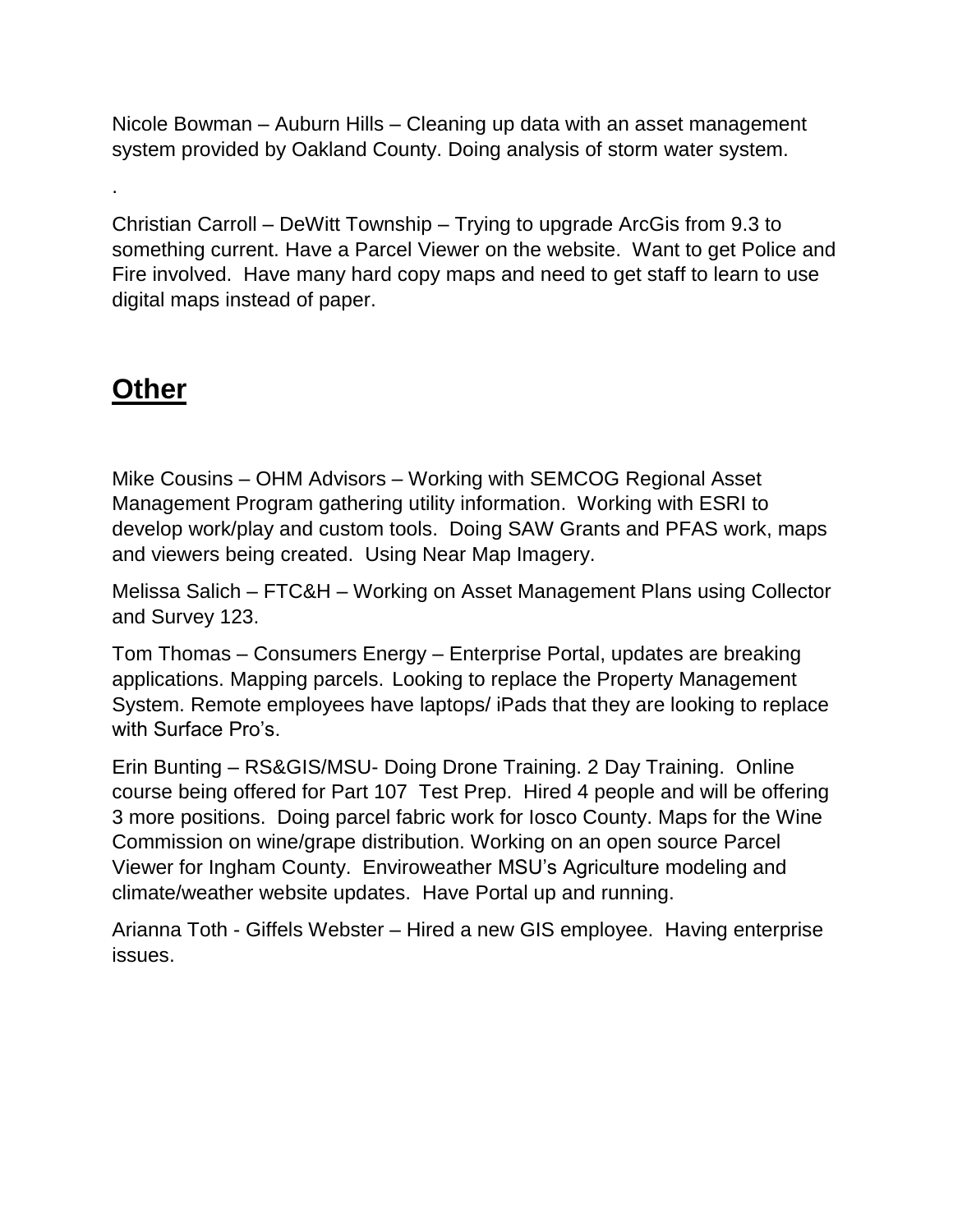# **Morning Special Topic**

### **City of Lansing, Current GIS applications and projects**

City of Lansing will be presenting an overview of GIS applications and projects affecting their business practice. The presentation will provide a brief history of GIS at the City of Lansing and how they are currently incorporating GIS within city departments. Projects will include data analytics, cemeteries, and asset management (Cityworks).

Presented by: **Emily St Clair, Andrew Skelton, Sam Quon,** City of Lansing GIS

## **Afternoon Educational Topics**

### Afternoon Educational Topic #1a: **Michigan Department of Transportation (MDOT) Online GIS**

An overview of MDOTs Online GIS environment including ArcGIS Online and ArcGIS Enterprise. Some main topics include how MDOT uses these environments to increase communication on GIS efforts such as our Open Data Portal, Public Facing Maps page and our GIS News Page. In addition, see some of the most recent publicly available apps such as Bridge Conditions & Billboards!

Presented by: **Joe Thick, Michigan Department of Transportation**

### Afternoon Educational Topic #1b: **MDOT's Roads and Highways Implementation: A Journey**

After 17 years of using an in-house oracle based LRS (Linear Referencing System) solution, MDOT made the decision to utilize Esri's Roads and Highways to modernize MDOT's three linear referencing systems and most of the core business data that relies on this referencing. Implementation of roads and highways was challenging for MDOT, and this presentation will outline what roads and highways is, how MDOT overcame the challenges and successfully implemented the solution, and some of the lessons we learned along the way.

Presented by: **Michael Reynolds, Michigan Department of Transportation**

### Afternoon Educational Topic #2: **Planet Labs**

Planet Labs is an integrated aerospace and data analytics company that operates history's largest commercial fleet of more than 150 satellites, collecting daily highresolution imagery of Earth's entire landmass. Planet is driven by a mission to image all of Earth's landmass every day, and make global change visible, accessible and actionable. Come and learn how Planet Labs is working with State and Local agencies Like Humboldt County, The State of Iowa Homeland Security, The State of California Department of Forestry as well as Universities like Michigan Tech and Michigan State to help them:

- 1. Monitor illegal Marijuana Growth
- 2. Respond quickly to national disasters